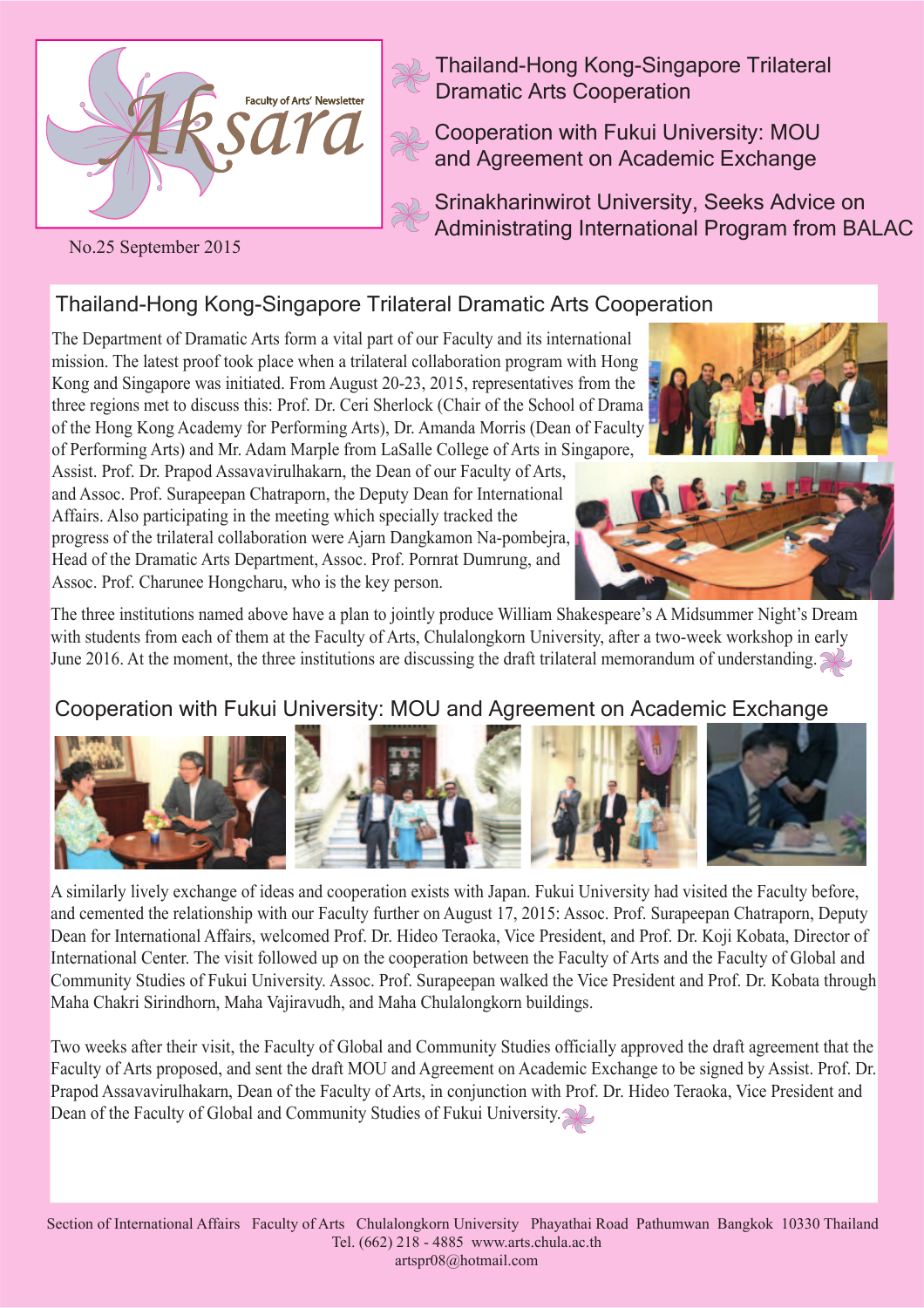#### International Activities

 Faculty of Humanities, Srinakharinwirot University, Seeks Advice on Administrating International Program from BALAC



On July 16, 2015, from 10 a.m. - 12 p.m. in Room 708, Borom rajakumari Building, 12 faculty members from the Faculty of Humanities, Srinakharinwirot University, visited the BALAC program and gathered in Room 708, Boromrajakumari Building, to acquire useful suggestions on how to design and manage their international program, and tackle problems that may arise. The party includes Assist. Prof. Dr. Siriporn Panyamethikul, the Director of the English for Careers international program,

10 faculty members from the Faculty of Humanities and 10 graduate students.

Assoc. Prof. Surapeepan Chatraporn, Director of the BALAC program, Assist. Prof. Dr. Duantem Krisdathanont, the Deputy Director of the BALAC program, Assist. Prof. Dr. Villa Vilaithong, Program Board Member, and Ajarn Dr. Asadayuth Chusri, faculty lecturer, welcomed the party, and discussed and offered suggestions about program development and management. They also answered questions and provided solutions to existing problems.

The Faculty of Humanities at Srinakharinwirot University offers English for Careers international program starting in academic year 2015, with four fields, including English for Mass Media, English for Hospitality and Management, and English for Business.

## A Collaborative Project between Hokkaido University and the Faculty of Arts, Chulalongkorn University



The Section of International Affairs collaborated with Hokkaido University in organizing a joint project on academic and cultural exchange. On August 21, the Faculty of Arts welcomed 17 students from Hokkaido University who came on a short study tour and intercultural exchange led by Pof. Mikio Masaki. The Arts student who participated in this activity included both the BALAC students and students from the Thai program, who major in Japanese. Ajarn Dr. Asadayuth Chusri was the coordinator of the activity.

Assist. Prof. Dr. Prapod Assavavirulhakarn, Dean of the Faculty, gave a speech in which he warmly greeted the Hokkaido students and invited them to make friends with the Arts students and maintain the good relations. Assoc. Prof. Surapeepan Chatraporn, Deputy Dean for International Affairs, gave a short introductory talk on the Faculty of Arts, expressed her delight in this collaborative project and expressed her goodwill to all the Japanese students in this immersion program.

For the morning session, Assistant Prof. Dr. Wasana Wongsurawat, Director of Thai Studies, gave a short talk on a glance of Thailand and Thai culture. After the talk, she led a discussion on the exchange of culture and the values of Japan and Thailand, in which students from both institutes actively participated.

The focus in the afternoon session was on the students. The student representatives of each university introduced their own university. Then all students enthusiastically exchanged ideas on and attitudes toward their university lives. They shared their hopes, their dreams and solutions to their problems. The event concluded with the students writing their names and put all these together to make the word "KIZUNA" which means friendly bonds.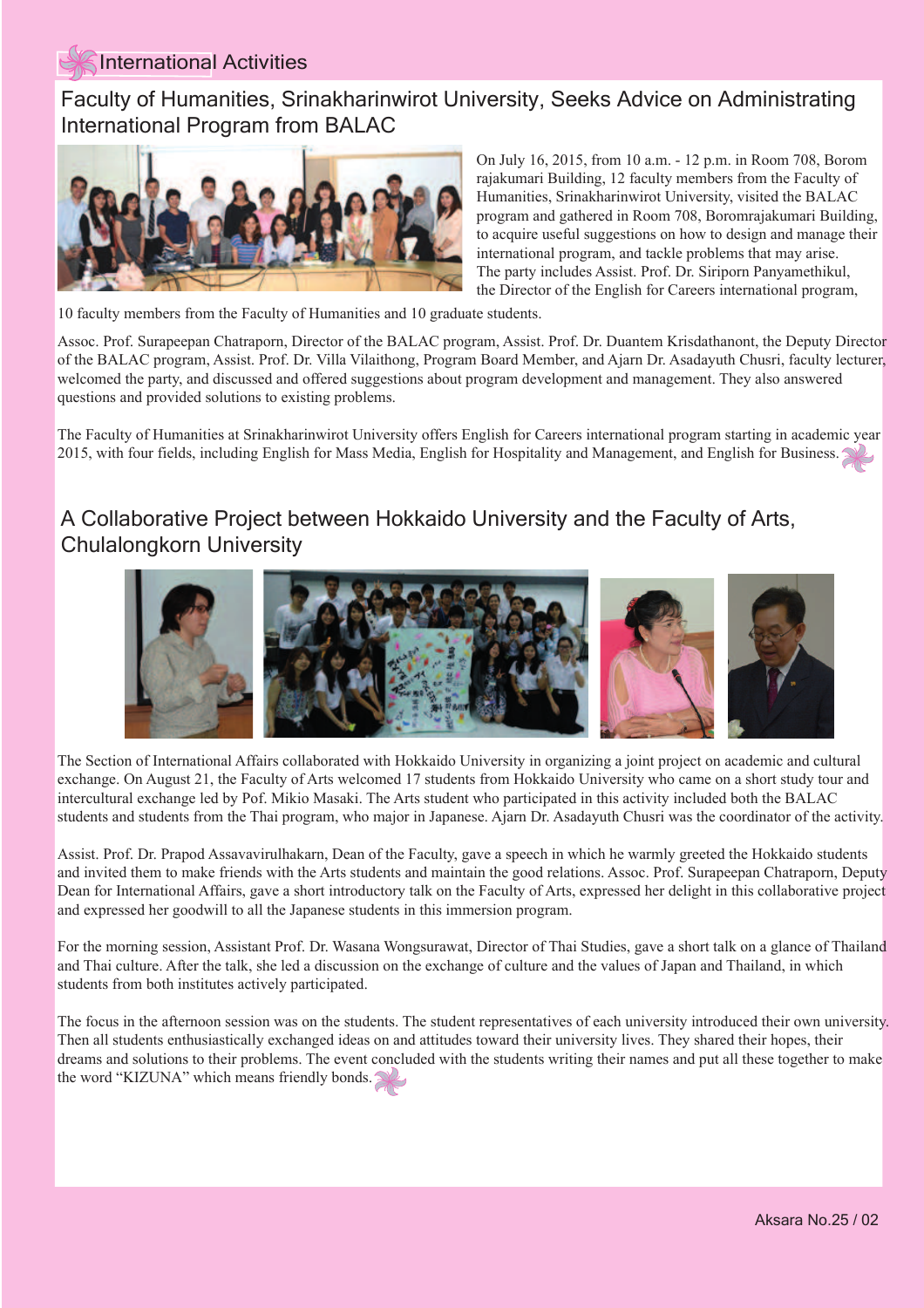

#### BALAC Annual Seminar



On Friday, July 17, 2015, our international Bachelor of Arts Program in Language and Culture (BALAC) organized a faculty lecturer annual seminar for the academic year 2015 at Courtyard by Marriott from 10.30 a.m. to 4.00 p.m. The conference was chaired by Assoc. Prof. Surapeepan Chatraporn, Director of the Program, and attended by faculty lecturers and representatives from the departments of Thai, English, Philosophy, Dramatic Arts, Comparative Literature, Geography, Western Languages, and Eastern Languages, as well as the Director for Academic Affairs, and other faculty and staff, adding up to 30 people.

The conference started with the introduction to CUCAS, and the discussion among participants on how to enhance teaching methods and encourage students to complete teaching evaluation forms for further improvement.

The participants also discussed the student exchange programs and academic cooperation with foreign universities to provide a truly international teaching and learning environment. In addition, the participants exchanged their views on previous problems, such as academic dishonesty, class attendance, books and teaching materials, student uniforms, grade appeal, and credit transfer. The Program gathered and summarized the results from the conference as guidelines for current and future faculty lecturers' reference to facilitate effective teaching and learning.

### Orientation for New BALAC Students



The Bachelor of Arts in Language and Culture (International Program), or BALAC, is entering its 8th year. This year, the program has accepted 99 new students through direct admission, and 2 students through international admission. Also, there are 75 new graduates who started their undergraduate program in 2011. Of these, 7 received first class honors, and 26 received second class honors.

The BALAC Student Orientation and Parent Meeting was held on July 24, 2015, from 9 a.m. - 4 p.m. in Room 301-302 of the Maha Chakri Sirindhorn Building. New students and their parents had the chance to meet faculty board members and lecturers, and obtain information about classes and student regulations. Around 180 new students and parents joined.

Assist. Prof. Dr. Prapod Assavavirulhakarn, the Dean of the Faculty of Arts, gave the opening remarks and presented certificates to the 7 above-mentioned graduates who received first class honors. These are Mr. Jakkapat Kuhapremkit (Gold Medal), Mr. Chanwit Eimudom, Mr. Tanarat Chaichompu, Mr. Porames Tungsataporn, Miss Watanya Sompong, Miss Wasitta Chayanupatkul, and Mr. Wisrut Homhuan.

In addition, Assist. Prof. Dr. Prapod presented certificates to 10 students for their service to society and the community. These include Mr. Pasawit Boonkongcheun, Miss Arada Arayawut, Mr. Ronakorn Rojrattanadarong, Mr. Wisrut Homhuan, Miss Tanyaporn Roongreungtanya, Mr. Chanwit Eimudom, Miss Nichamon Srichaiyongpanich, Miss Nichada Teanchao, Miss Parima Chanrawi, and Miss Chindarat Sopasripan.

Then, Assoc. Prof. Surapeepan Chatraporn, Program Director, introduced the Faculty of Arts and provided information on the BALAC program. Additional focus was on program development for international purposes, extra-curricular activities, more international students, and student exchange program abroad. After that, Assoc. Prof. Sankavat Pradithpongse, the Deputy Dean for Student Affairs, talked about life and activities on campus. Three Arts alumni were invited to share their stories on education and work opportunity after graduation. These include Mr. Thongchai Chasawat, the Director-General of the Department of Consular Affairs of the MFA, Ms. Chernchooti Tempitak, Refugee Officer of UNHCR, and Ms. Alice Toy, MC and actress at GMM and owner of Mr. Bean Coffee Shop. The alumni shared their experiences gained at Chula and their career success. Assist. Prof. Dr. Duantem Krisdathanont was the MC.

For the afternoon session, Assist. Prof. Dr. Duantem Krisdathanont, the Deputy Director of the program, explained the curriculum and courses in the program. Ajarn Dr. Lowell Skar, and Ajarn Dr. Jaime Moreno Tejada gave an introduction to cultural studies. Then, new students had a chance to meet and talk with their advisors. There are 4 new advisors this year: Ajarn Dr. Jaime Moreno Tejada, Ajarn Dr. Simon Turner, Ajarn Dr. Wiroj Kosolritthichai, and Ajarn Nenuphar Supavej. The advisors provided information on courses, registration process, and life at the Faulty of Arts. Although this session was primarily meant for new students, some of the parents stayed on. The Student Orientation was successful. New students as well as their parents were interested, and exchanged useful opinions and suggestions. The orientation ended at about 4 p.m.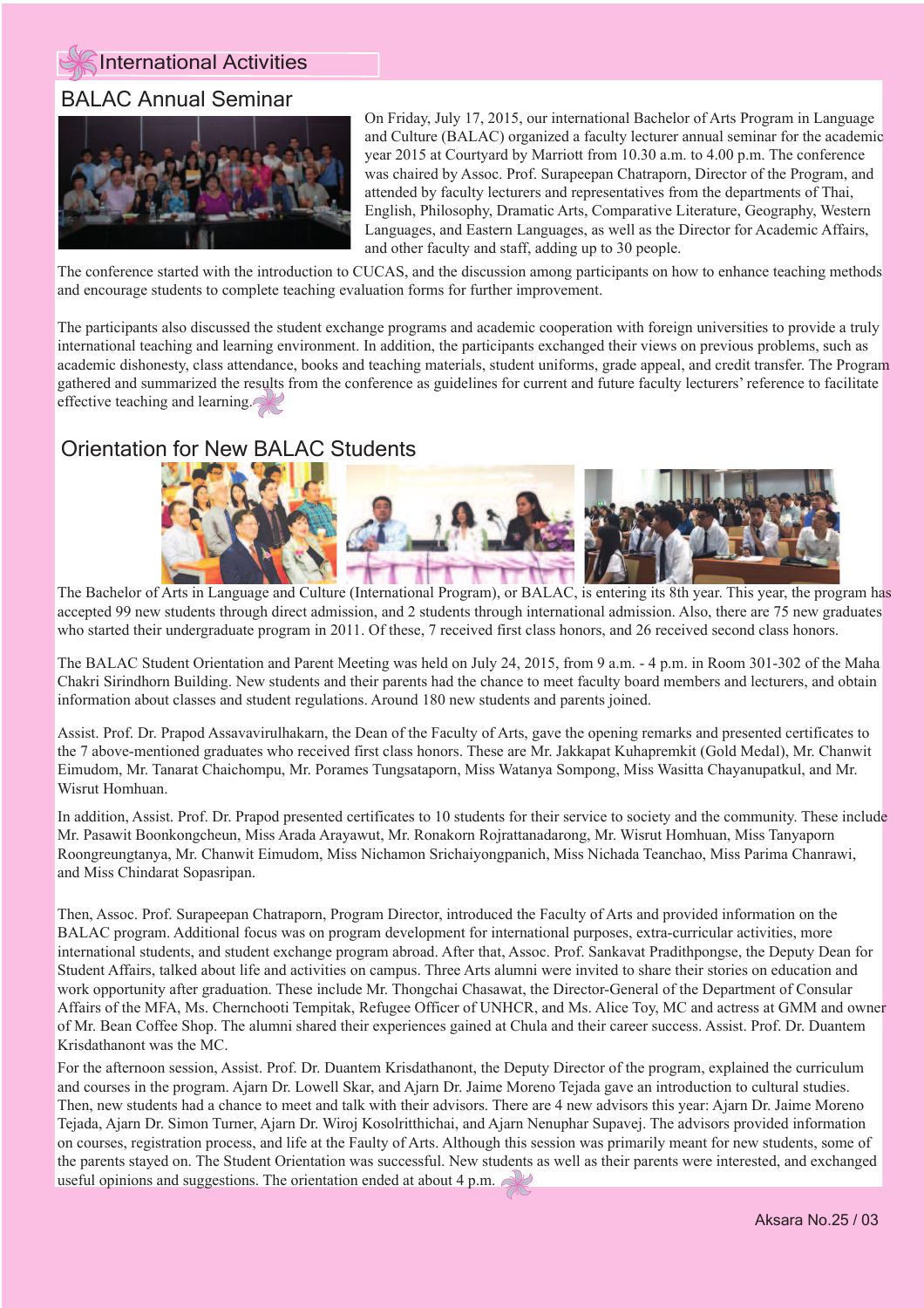#### International Activities

#### $\overline{1}$ BALAC Orientation for International Students 2015 and Welcoming Party



On Friday, August 21, 2015, the BALAC Program Director, Assoc. Prof. Surapeepan Chatraporn, along with eight BALAC Program instructors, Mrs. Vipa Homsiri, the Director of the Academic Affairs Office of the Faculty, the three BALAC Program staff, and four BALAC student representatives, welcomed 35 foreign students from various countries both from the East and the West. The event, which started at 4:30 PM in the Dipak C. Jain Hall of the SASA International House, also included 51 BALAC students. Besides welcome messages and introductions from those present, plans were announced for three weekend outings for foreign students during the semester, along with arranging for a Thai "buddy" from the BALAC Program to be assigned for each exchange student. Lively conversation then took place during a buffet dinner. The evening's event ended around 7:00 PM.

Assoc. Prof. Surapeepan's welcoming message warmly greeted the students from abroad, touching on the importance of international education and a cosmopolitan vision for all students today. She was delighted to see so many energetic students from so many countries and hoped that many BALAC students would likewise plan to study abroad. She tied her welcome and hopes to the cosmopolitan ideals of King Chulalongkorn and the international vision of Chulalongkorn University, which is soon approaching the centenary of its establishment. While asking foreign students to take opportunities for learning about Thailand and her people both in and out of the classroom, she also reminded them that they should remain cautious and aware of their environment so they would be sure to remain safe and to enjoy their time here fully. The BALAC Staff, Administrators, and Faculty were all here to ensure that all foreign students would benefit the most possible from their time at Chulalongkorn University and in Thailand. The evening's events were also aiming to create new bonds of friendship and assistance between BALAC students and the foreign students that would continue through the semester and into the future.

Following her short introductory welcome speech, Assoc. Prof. Surapeepan invited all Ajarns present to introduce themselves, which they did in succession, starting with Ajarn Dr. Simon Turner, Ajarn Dr. Jaime Moreno Tajeda, Ajarn Dr. Lowell Skar, Ajarn Dr. Paolo Euron, and Ajarn Dr. Sirivan Chulakorn. A highlight of the Program faculty introductions came when Ajarn Dr. Asadayuth Chusri gave a rousing rendition of "Getting to Know You" to both laughter and applause, and was followed by further faculty introductions from Ajarn Somjit Jirananthiporn and Ajarn Albert Bosch. Mrs. Vipa Homsiri then briefly introduced herself as well since foreign students may contact her about their academic affairs.

The leaders of the BALAC students, Mr. Kasidit Sornvai and Ms. Hathaiphat Kongpoe, assisted by Mr. Papol Dhutikraikriang and Ms. Lalin Sathirakorn then took over the proceedings. They first announced that there would be three Sunday trips planned for foreign students outside of Bangkok in the Fall, the first to the Khlong Khon Mangrove Forest Preservation Center on August 30, the second, on October 11, to a nearby floating market and the last, to a surprise and as yet unannounced location, on November 8. The student organizers also announced that each foreign student would be assigned a BALAC student "buddy" later that evening, to whom she or he could turn in the remainder of the semester if there was any problem or question. Those announcements were then followed by short introductions from each of the foreign students in attendance, giving their names, where they were from, and whatever they would like their new friends to know them by.

A group photo was taken in front of the SASA International House building of the foreign students along with the BALAC Faculty and Staff.

These events were followed by a buffet-style dinner of several delicious dishes and desserts prepared by the SASA Restaurant. During dinner, BALAC students were assigned to foreign students during in the Dipak C. Jain Hall, while BALAC Faculty and Administrators socialized in the Sasa Alumni Room nearby. The orientation for international students at Sasa International House ended around 7:00 p.m.